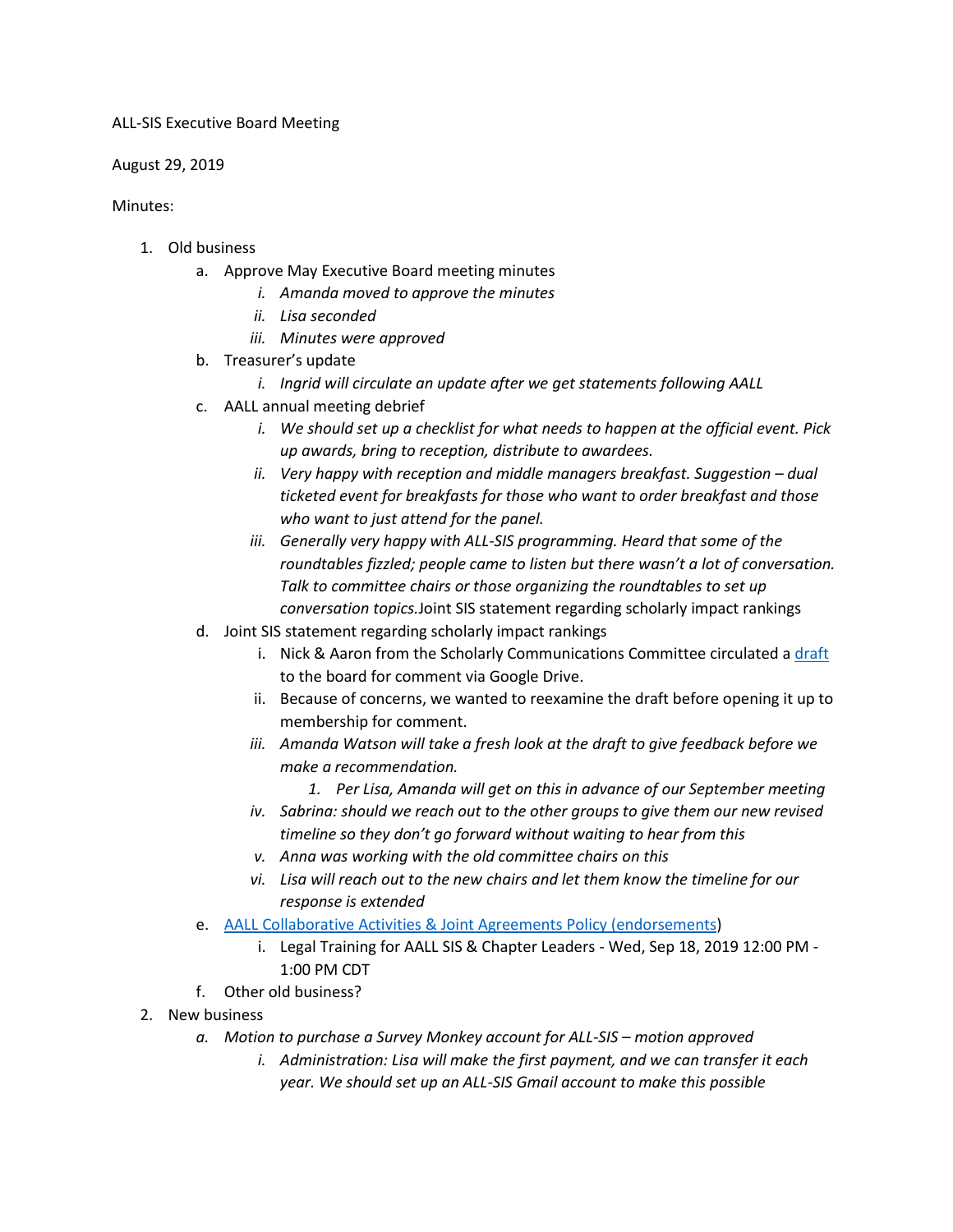- *ii. Lisa will contact Kim Rundle to see if we have other options to use Survey Monkey via AALL*
- b. Initiatives for this year (based on the ALL-SIS Strategic Plan 2018-2020)
	- i. Position ALL-SIS to Address Future Challenges: Review committee structure
		- 1. Evaluate how much each committee is doing; determine benefit of the committee output, assess ongoing need for each committee, assess whether new committees should be created to address new developments…
		- 2. Assemble a committee on committees?
		- *3. Sabrina has volunteered to lead this/pick up the mantle from Amanda Runyon*
		- ii. Collaborate: Work with attorneys/firm librarians to ensure that research instruction reflects tasks and realities of modern law practice.
			- a. Surveys, Programming, Advisory Council(s)
			- *b. Anna: will contact PLLIP-SIS*
	- iii. Create Professional Development and Education Opportunities: Develop meaningful ways of supporting librarian scholarship
		- 1. Potential activities: revive Scholarship Mentor initiative; create affinity groups scholarship feedback collaboration opportunities.
		- *2. Ingrid: So many groups are doing this – can't we coordinate all of this? The way we can contribute is to get them connected and aware of all of their efforts so they don't duplicate*
	- iv. Other goals from the board?
- c. [Board Liaisons](https://www.aallnet.org/allsis/about-us/officers-committees/committee-rosters/) outreach to our assigned committees
	- *i. Every board member should reach out to committee chairs and let them know you are their liaison*
	- *ii. Check in with each chair in advance of each board meeting to see if they have questions or concerns to bring to the board*
- d. Handbook updating?
	- *i. It's in the ALL-SIS Dropbox folder*
	- *ii. It has a lot of good information for each position*
	- *iii. We will go over the handbook at our November meeting*
- e. Planning for the 2020 Annual Meeting
	- i. Program ideas? I've reached out to the Programs Committee as their board liaison.
	- ii. Annual Meeting Events
		- 1. Continue to have Middle Manager's Breakfast, Director's Breakfast, and Reception? Membership was pretty evenly divided on preference for reception/ all-members breakfast
			- *a. Sabrina: If we survey the SIS, we should be clear that the business meeting with always be virtual in part because we don't want them to think the option is Breakfast/Business Meeting vs. Reception*